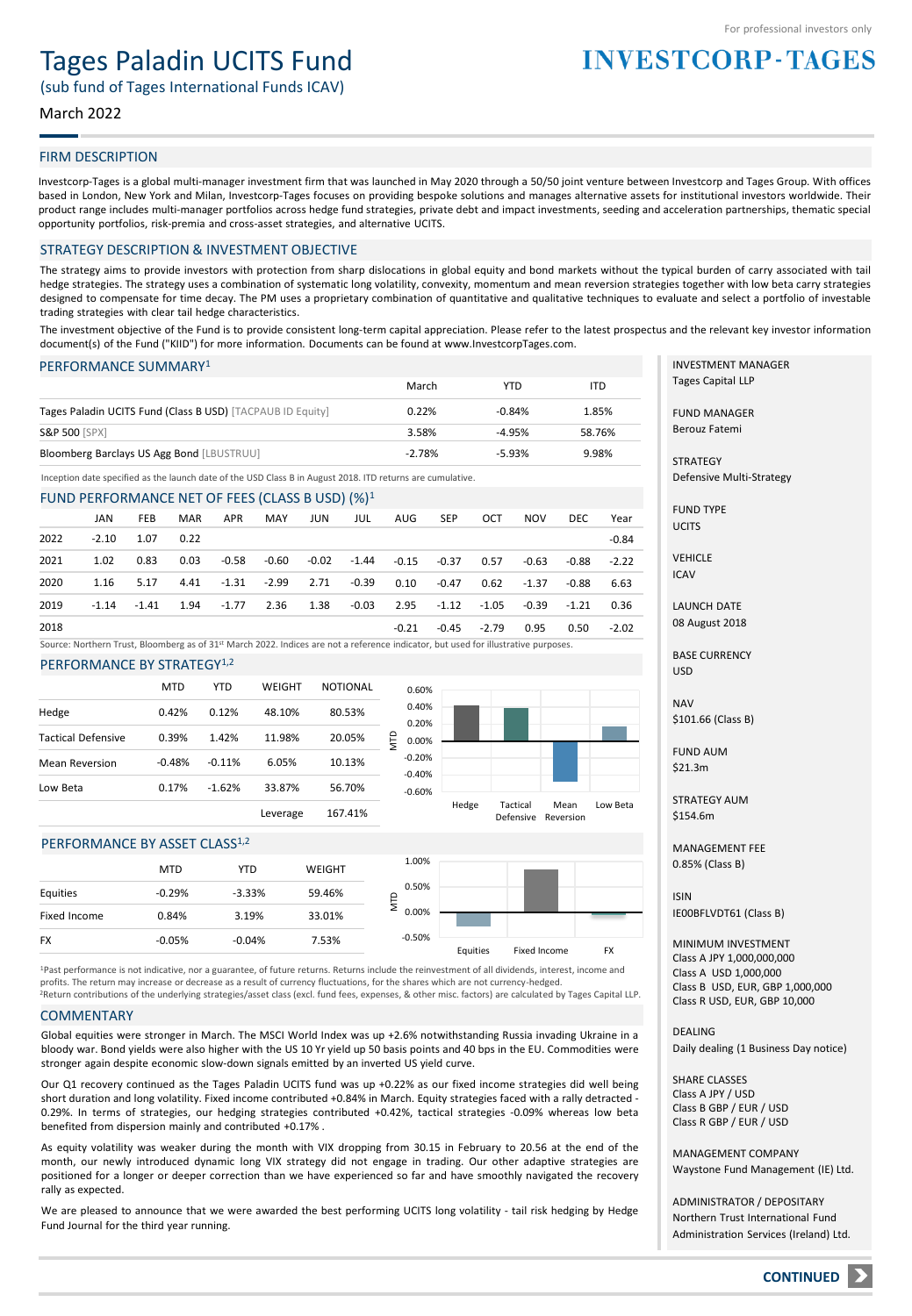# Tages Paladin UCITS Fund

(sub fund of Tages International Funds ICAV)

March 2022

#### NOTIONAL BREAKDOWN BY STRATEGY **RISK ALLOCATION BY STRATEGY**



#### NOTIONAL BREAKDOWN BY ASSET CLASS



### TAIL HEDGE SCORE\*



\*The tail hedge score is a metric which estimates the expected recovery rate of the Paladin Fund for each risk factor. It is based on historical monthly returns over the last three and ten years.

# **INVESTCORP-TAGES**



## **VOLATILITY**



#### MONTHLY EXPECTED SHORTFALL (95% cVAR)



### RISK & REWARD PROFILE

| <b>Lower risk</b> | <b>Higher risk</b>             |  |  |                                 |  |  |  |
|-------------------|--------------------------------|--|--|---------------------------------|--|--|--|
|                   | <b>Typically lower rewards</b> |  |  | <b>Typically higher rewards</b> |  |  |  |
|                   |                                |  |  |                                 |  |  |  |

Risk Scale from the key investor information document(s) of the Fund ("KIID"). Risk 1 does not mean a risk-free investment. This indicator may change over time. Please refer to the risk glossary at the back of this document.

Investcorp

48 Grosvenor Street, London, W1K 3HW

Tel: +44 (0)20 3743 3476

Email: [IR-EU@investcorp.com](mailto:IR-EU@investcorp.com)



ong Volatility and Tail Risk Hedging **Ouantitative** l<mark>est Performing Fund over 3 Years</mark><br>ages Paladin UCFFS Fund tearn-Thoms

As of March 2022. Please click [here](https://protect-eu.mimecast.com/s/bc6pCywVGiPjYoFM7FMT) for proof of award. Awards are not an indicator for future performance.